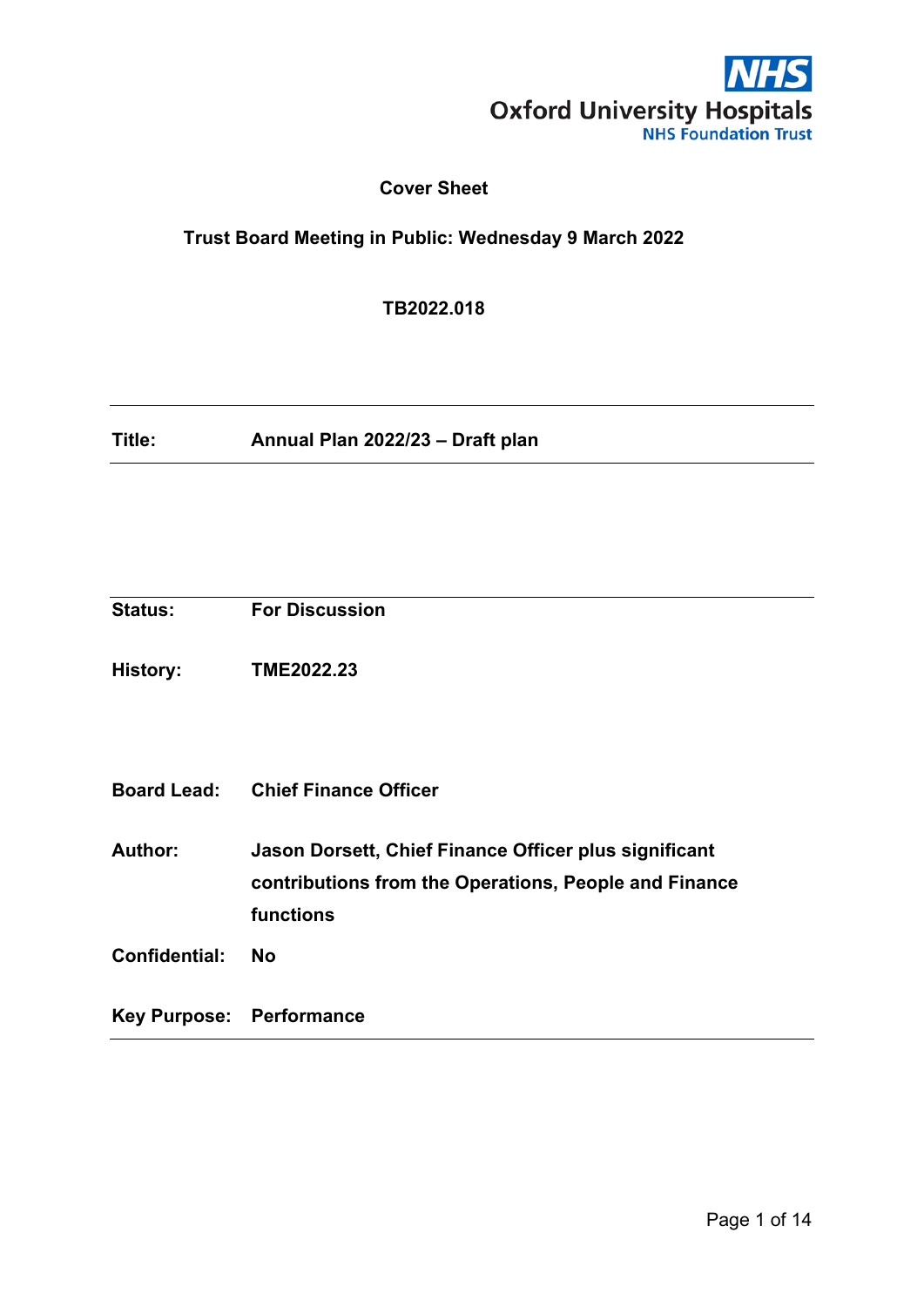# **Executive Summary**

- 1. The purpose of this paper is to share the draft annual plan for 2022/23 with the Board for comment. The full draft plan will come to the Board for approval in April.
- 2. The key contexts for planning are: the ongoing impact of COVID-19; the elective waiting list; the formation of the Integrated Care Board (ICB) in July; and the Trust's leadership transition in July.
- 3. The process for planning is similar to that pre-COVID, but affected by delays due to Omicron over the winter of 2021/22 and planning as an Integrated Care System (ICS) not one trust.
- 4. The Board is asked to comment on the draft high level objectives in advance of seeing the SMART<sup>[1](#page-1-0)</sup> objectives and success measures in April. The objectives are similar to 2021/22, but with greater emphasis on quality improvement and on elective and cancer waits.
- 5. The Board is asked to comment on the draft activity plan and in particular on the level of ambition within the plan. The plan aims to deliver the required 104% of 2019/20 activity, to hold 104 weeks to zero and to eliminate 78 week waits (subject to patient choice).
- 6. The Board is asked to comment on the draft workforce plan which expects the workforce to rise from 13,632 to 13,816 in line with agreed business cases.
- 7. The Board is asked to comment on the draft finance plan which indicates that the £47m underlying deficit can be covered by underlying income. However, there is no clear source of funds for investment (other than in elective recovery) and agreed business cases may need to be delayed to achieve breakeven.
- 8. The Board is asked to comment on the draft £51.4m capital budget which is in line with the 2021/22 budget and to note that the detailed plan requires further assurance by TME.
- 9. Next steps include work to:
	- a. seek input of the Trust's Governors, through its Performance, Workforce, and Finance Committee;
	- b. ensure the alignment of all aspects of planning;
	- c. complete the draft ICS submissions;
	- d. complete detailed draft objectives;
	- e. assure the detailed capital plan; and
	- f. bring all of the above together into a stronger narrative document in April.

<span id="page-1-0"></span><sup>1</sup> Specific, Measurable, Achievable, Relevant, and Time-Bound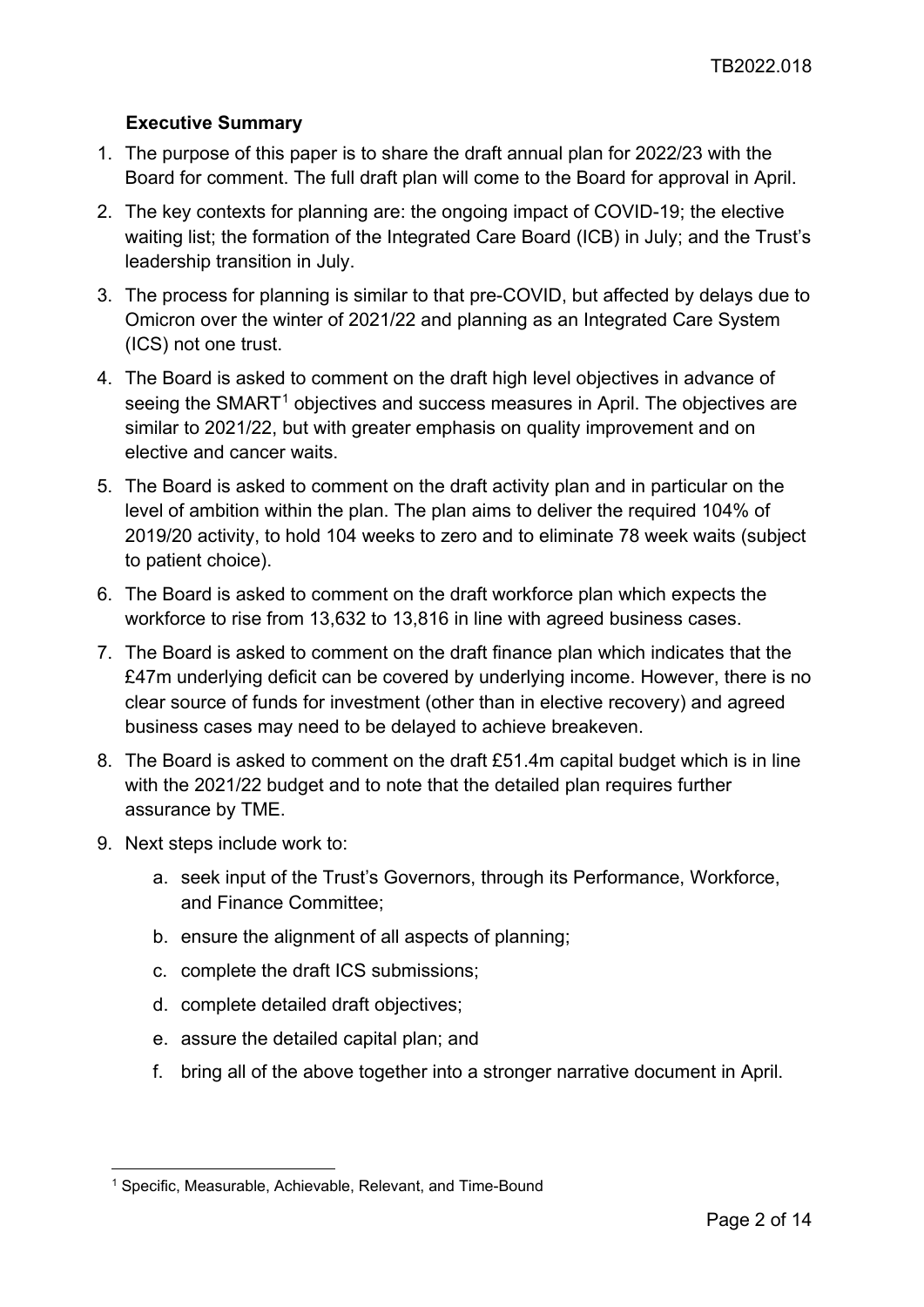# **Recommendations**

10.The Trust Board is asked to:

• Note and comment on the draft plan for 2022/23.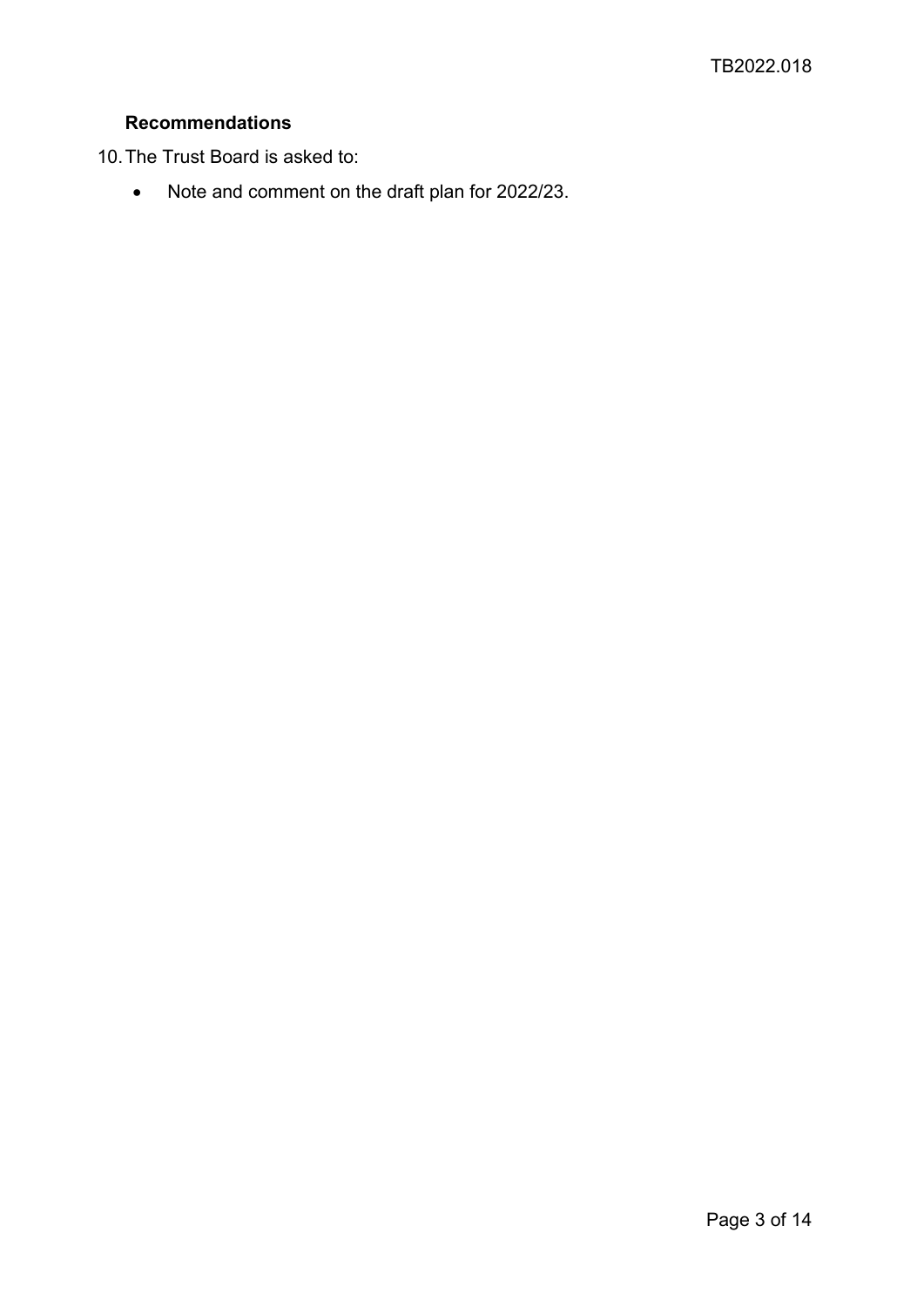# Contents

| 1.              |                                                                    |  |
|-----------------|--------------------------------------------------------------------|--|
| 2.              |                                                                    |  |
| 3.              |                                                                    |  |
| 4.              |                                                                    |  |
| 5.              |                                                                    |  |
|                 |                                                                    |  |
|                 |                                                                    |  |
|                 |                                                                    |  |
|                 |                                                                    |  |
|                 |                                                                    |  |
|                 |                                                                    |  |
|                 |                                                                    |  |
|                 |                                                                    |  |
|                 |                                                                    |  |
| 7 <sup>1</sup>  |                                                                    |  |
|                 |                                                                    |  |
|                 |                                                                    |  |
|                 |                                                                    |  |
|                 |                                                                    |  |
|                 |                                                                    |  |
|                 | Draft plan before business cases, cost pressures and efficiency 12 |  |
| 8.              |                                                                    |  |
| 9.              |                                                                    |  |
| 10 <sub>1</sub> |                                                                    |  |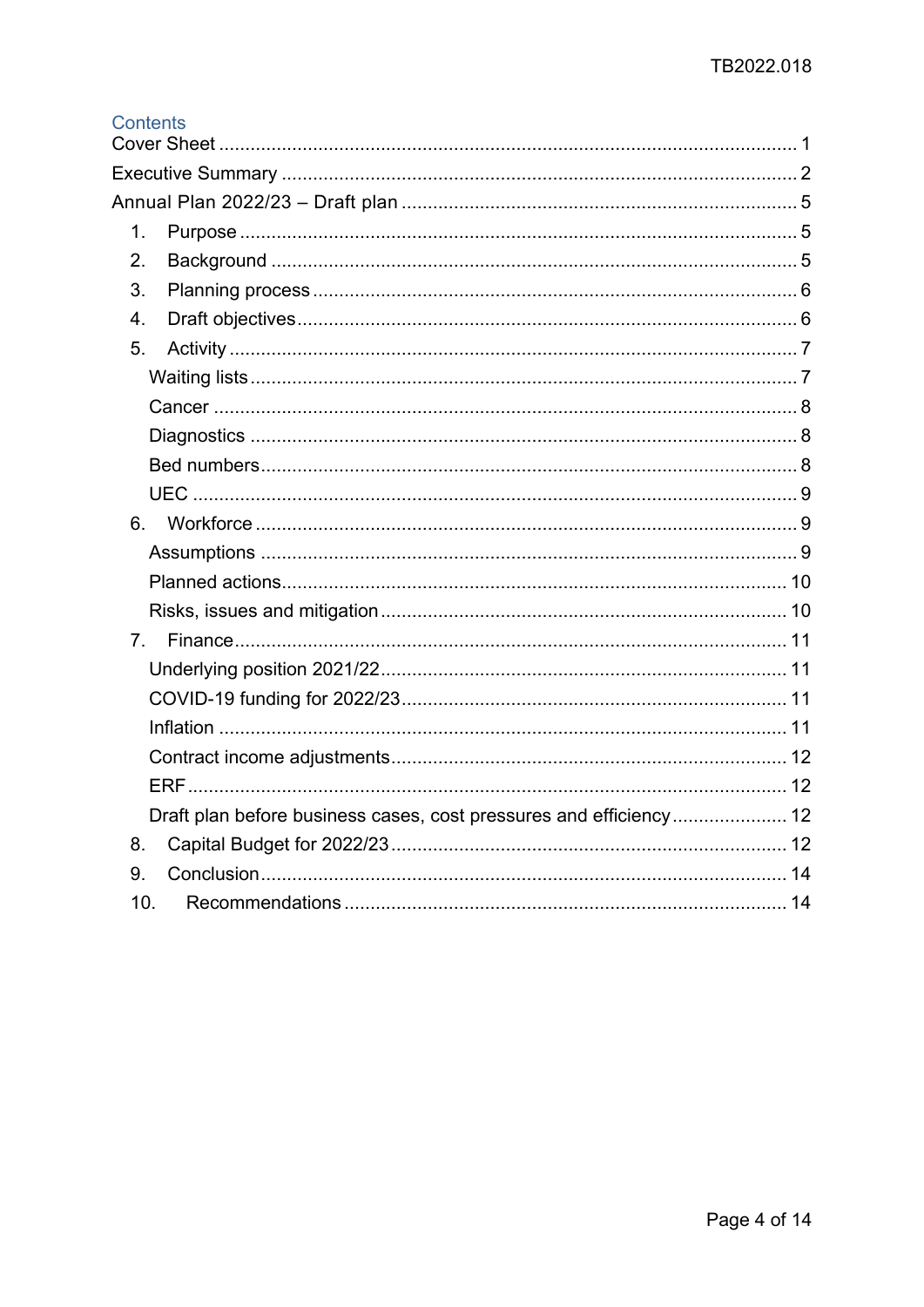#### <span id="page-4-1"></span><span id="page-4-0"></span>**1. Purpose**

- 1.1.The purpose of this paper is share with the Board the draft annual plan for 2022/23 and allow for discussion of the work to date prior to the Board seeing a final plan in April.
- 1.2.The paper aims to share the substance of work completed to date and in progress. However, it is not formatted as a draft of the final document. Prior to COVID-19 the final annual plan document would typically have been 30+ pages.
- 1.3.All data tables are draft and have been circulated as annexes to the private Board papers.
- 1.4.OUH's clinical strategy work and ICS development will be key activities in 2022/23, but are out of scope of this paper.
- 1.5.The draft quality priorities will be presented to the Board as a separate paper.

#### <span id="page-4-2"></span>**2. Background**

- 2.1.The key contexts for planning for 2022/23 will be:
	- **COVID-19 pandemic:** the ongoing effects of the COVID-19 pandemic are likely to include pandemic disease with seasonal spikes, higher staff sickness, likely ongoing infection prevention and control requirements in excess of pre-pandemic levels and a workforce that on most measures shows signs of significant fatigue.
	- **Elective waiting lists:** after success in reducing long waits in 2018/19 and 2019/20, the Trust currently has 968 patients waiting over 52 weeks and 61 patients waiting over 104 weeks. Cancer waits are generally longer than pre-pandemic levels as are urgent care waits.
	- **ICB and Provider Collaboratives:** the ICS will be formed as a statutory ICB on 1 July and during the year it is likely that OUH will join two to three provider collaboratives during the year. This should improve the integration and co-ordination of services, but will require significant additional management time during the first year operation.
	- **Leadership transition:** the Trust's Chief Executive will leave on 1 July. This means that the Board (and in particular the Chair and nonexecutives) will need to devote significant time to a search process. It also creates the risk of a period of uncertainty during the development and delivery of the 2022/23 plan.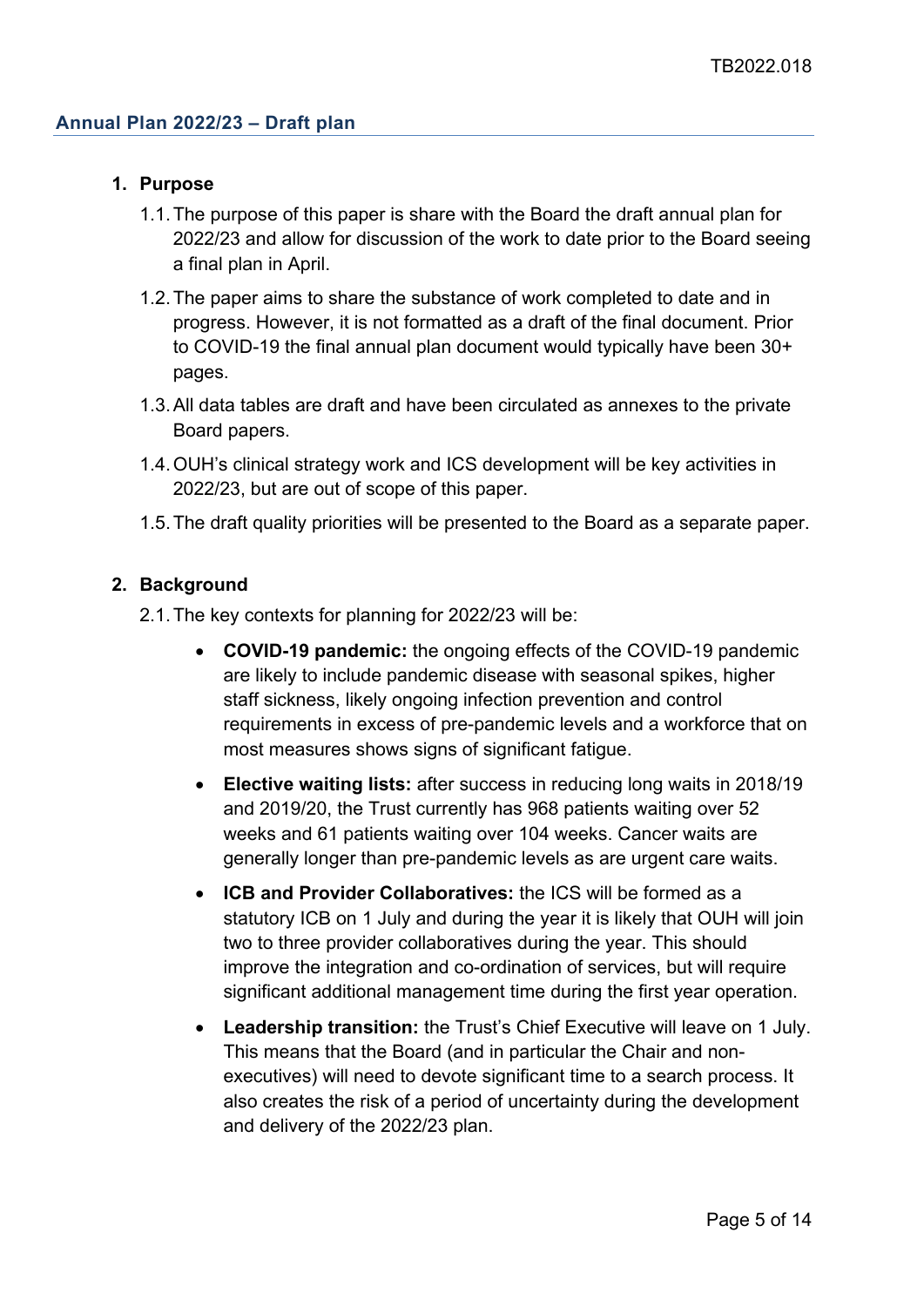# <span id="page-5-0"></span>**3. Planning process**

- 3.1.NHS England (NHSE) has attempted to run a planning process similar to that run prior to COVID-19. Outline planning guidance was published on 24 December. However, the operational pressures caused by the Omicron variant caused NHS England to delay certain milestones. In addition, we understand that financial negotiations with HM Treasury delayed the agreement of the financial settlement for elective recovery. Key elements of the finance and contracting guidance remain unpublished although drafts have been circulated. This has complicated and delayed the Trust's planning process. A comprehensive exercise has been undertaken to review hundreds of pages of national planning guidance and to identify relevant requirements on the Trust.
- 3.2. In addition, since 2021/22 planning is now conducted on an ICS basis and not a Trust basis with planning returns being submitted to NHS England by the ICS and not the Trust. This creates additional steps in the planning process without additional time. For example, income is still under negotiation. The majority of quality, activity, workforce and financial planning is done at Trust level. However, Urgent Care planning in particular involves significant joint work at an Oxfordshire level and certain elective specialities are attempting to plan demand and capacity at an ICS level (e.g. ophthalmology).
- 3.3.Against this background, OUH continues to do the majority of its planning at service and directorate level supported by divisional and corporate teams. There has been further progress to integrate activity, workforce and finance planning particularly for key objectives. However, we have not been able to make the decisive shift to a fully capacity based planning system that we hoped to for 2022/23.

# <span id="page-5-1"></span>**4. Draft objectives**

- 4.1.In 2020/21 the process of setting a Trust plan and executive team objectives were not fully aligned because national planning did not run on the expected timetable.
- 4.2.The intention is that the 2022/23 annual plan is built around a set of Trust-wide objectives which map to the strategic priorities. At this stage, the draft objectives are set out below. The drafting of SMART objectives and success measures is underway. It is proposed that these are reviewed and agreed by the Remuneration and Appointments Committee and then circulated as a supporting paper to the final plan at the additional April Board meeting.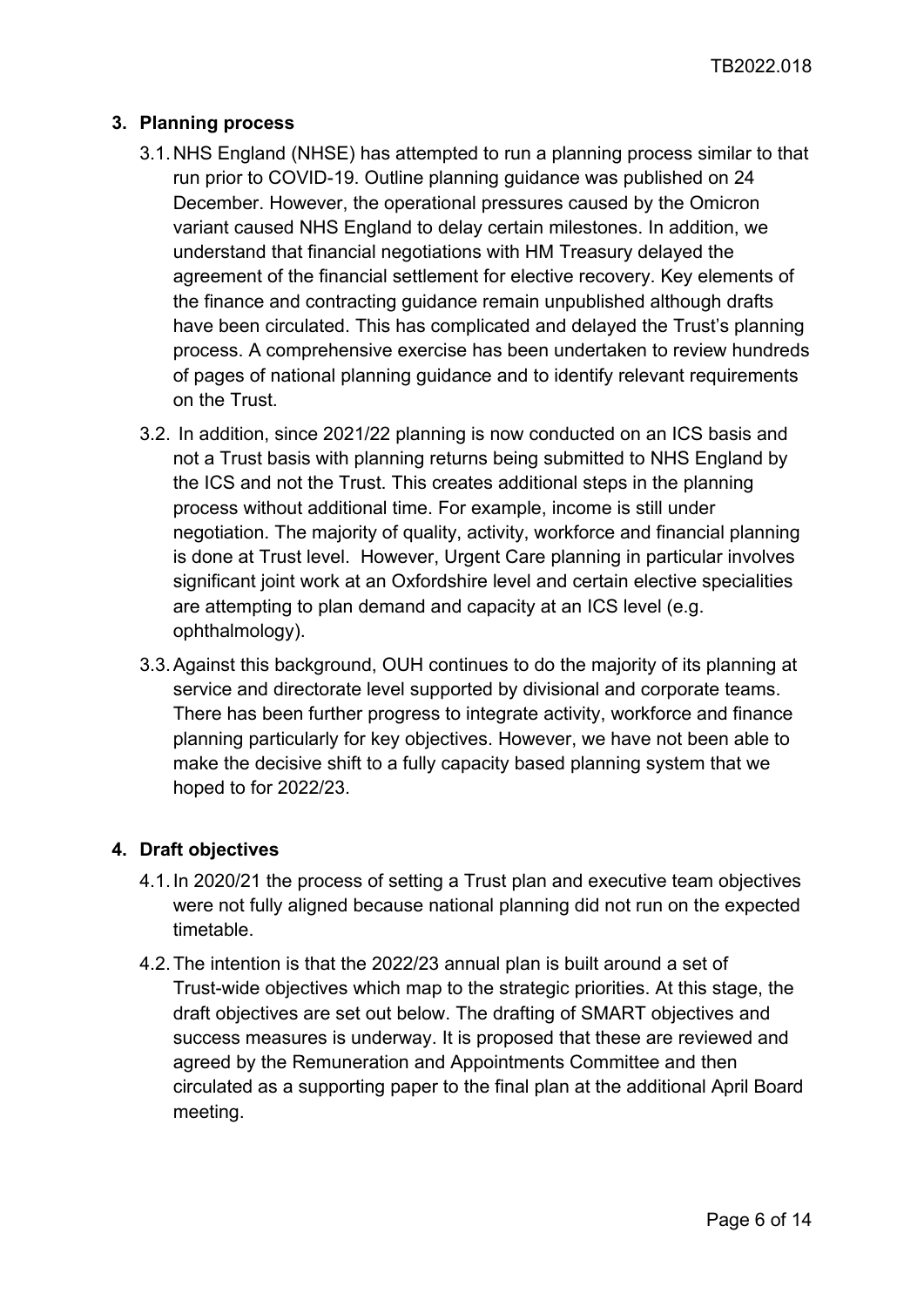#### 4.3.**Our People: making OUH a great place to work**

- Objective 1: building a sustainable workforce and improving staff experience. [Drafting Note (DN): unchanged from 21/22]
- Objective 2: developing our teams and organisational capability [DN: unchanged from 21/22]

#### **4.4.Our Patients: delivering high quality care and patient experience**

- Objective 3: delivering quality improvement projects [DN: revised] objective from 21/22 to reflect focus on the quality improvement programme as a vehicle for change]
- Objective 4: transforming the patient/staff experience [DN: revised objective from 21/22. Requires work to define difference to objective 1]

# 4.5.**Our Populations: working together to improve population health and wellbeing**

- Objective 5: improving access for planned elective care [DN: new objective to align OUH objectives to national planning requirements]
- Objective 6: improving access for cancer care [DN: new objective to align OUH objectives to national planning requirements]

# **The Board is asked to comment on the draft high level objectives in advance of seeing the SMART objectives and success measures in April.**

# <span id="page-6-0"></span>**5. Activity**

- 5.1. The Trust has submitted a draft plan to the ICS which meets the national target that cost-weighted activity be at 104% of 2019/20 levels. This assumes ERF (Elective Recovery Fund) money is available to fund the use of the independent sector, insourcing and waiting list initiative work.
- 5.2. This is consistent with the level achieved in the first half (H1) of 2021/22 (and particularly the first quarter [Q1]), but not the activity delivered over the winter which was affected by Omicron.
- 5.3. The divisions are working up plans to exceed the 104% target and the final plan may include this over-performance if TME is assured over its delivery.

#### <span id="page-6-1"></span>**Waiting lists**

5.4. 104 week waits are expected to be at close to zero by 31 March (subject to patient choice and a small number of complex procedures) and are planned to remain at this level (subject to the same caveats).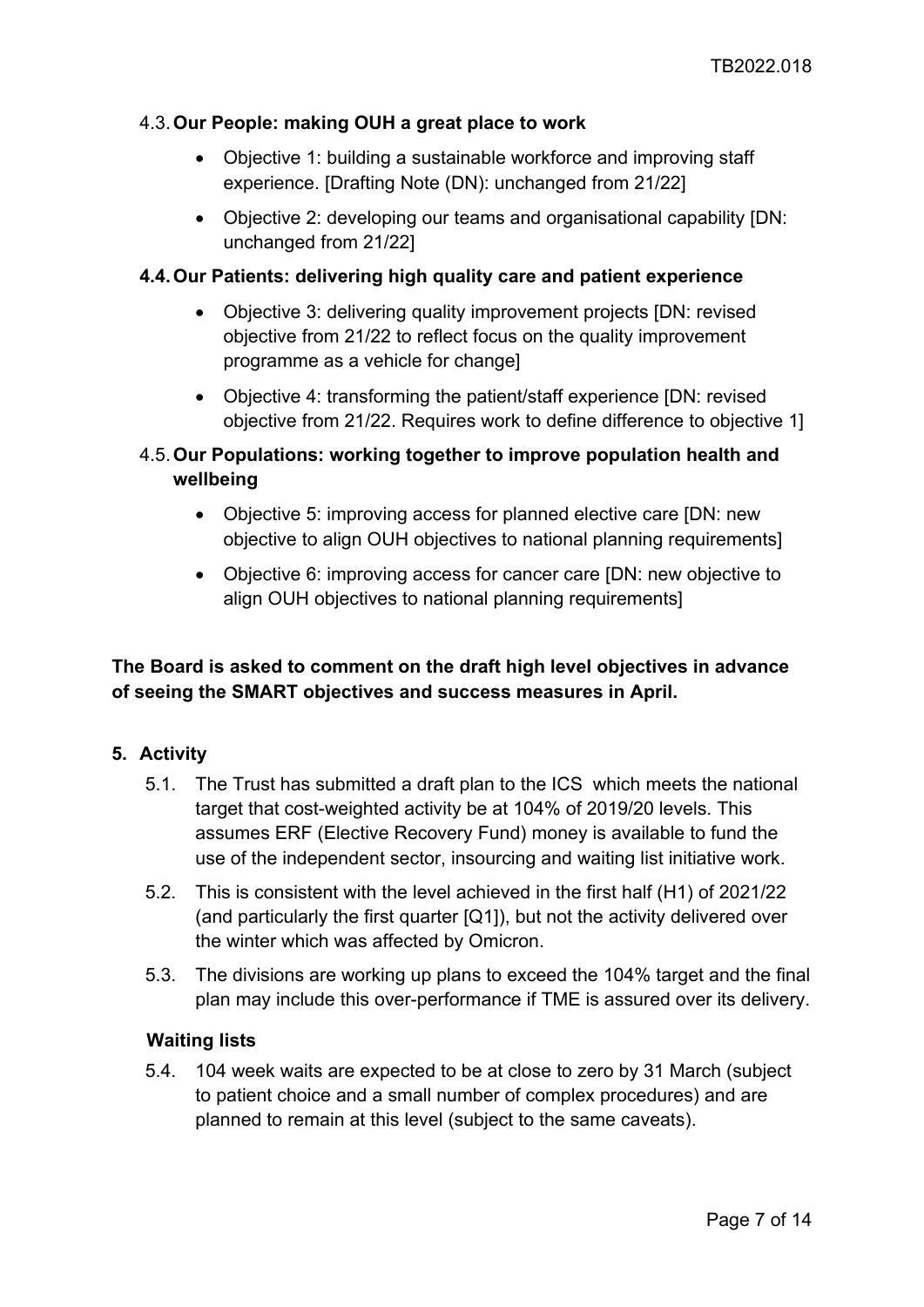- 5.5. 78 week waits are planned to reduce from c.85 to zero responding to focus on this milestone in the national planning guidance. 52 week waits remain largely stable declining to 950.
- 5.6. The overall size of the waiting list is planned to reduce slightly from c.55,000 to 53,581. This assumes that referrals do not rise significantly as a result of suppressed demand during the pandemic.

#### <span id="page-7-0"></span>**Cancer**

- 5.7. The draft cancer plan makes the following assumptions:
	- Recovery of breast 2 week wait performance
	- Includes the impact of increased breast capacity from September in the Community Diagnostic Centre
	- Assumes 10 theatres running at the Churchill site
	- Assumes recovery of Radiotherapy through the linac replacement programme, opening of the new RT satellite at Great Western Hospital and addressing the workforce challenges in Q1
	- Increased CT (Computerised Tomography) guided biopsy capacity includes in line with business case

## <span id="page-7-1"></span>**Diagnostics**

- 5.8. The draft diagnostics plan makes the following assumptions:
	- Increased number of training lists in endoscopy linked to successfully being accepted as a training academy - overall reduction in 4 points per training list. Loss of activity should be mitigated if backfill of consultant time is in place – reliant on agency cover
	- Endoscopy workforce constraints Consultant, Clinical Fellows and nurse endoscopists
	- Loss of productivity in MRI and CT due to IPC requirements (e.g. cleaning scanners between each patient) – circa. 12-16%. Note that IPC requirements are under review.

#### <span id="page-7-2"></span>**Bed numbers**

- 5.9. The draft activity plan makes the following assumptions about beds:
	- AICU will be in their new building and open to 18, rising to 24 by the end of Q1.
	- Ward E at the Nuffield Orthopaedic Centre will be open to 24 beds.
	- The two trauma wards will have moved into the new Trauma Building and will increment the beds up by 5 in April and 5 in May.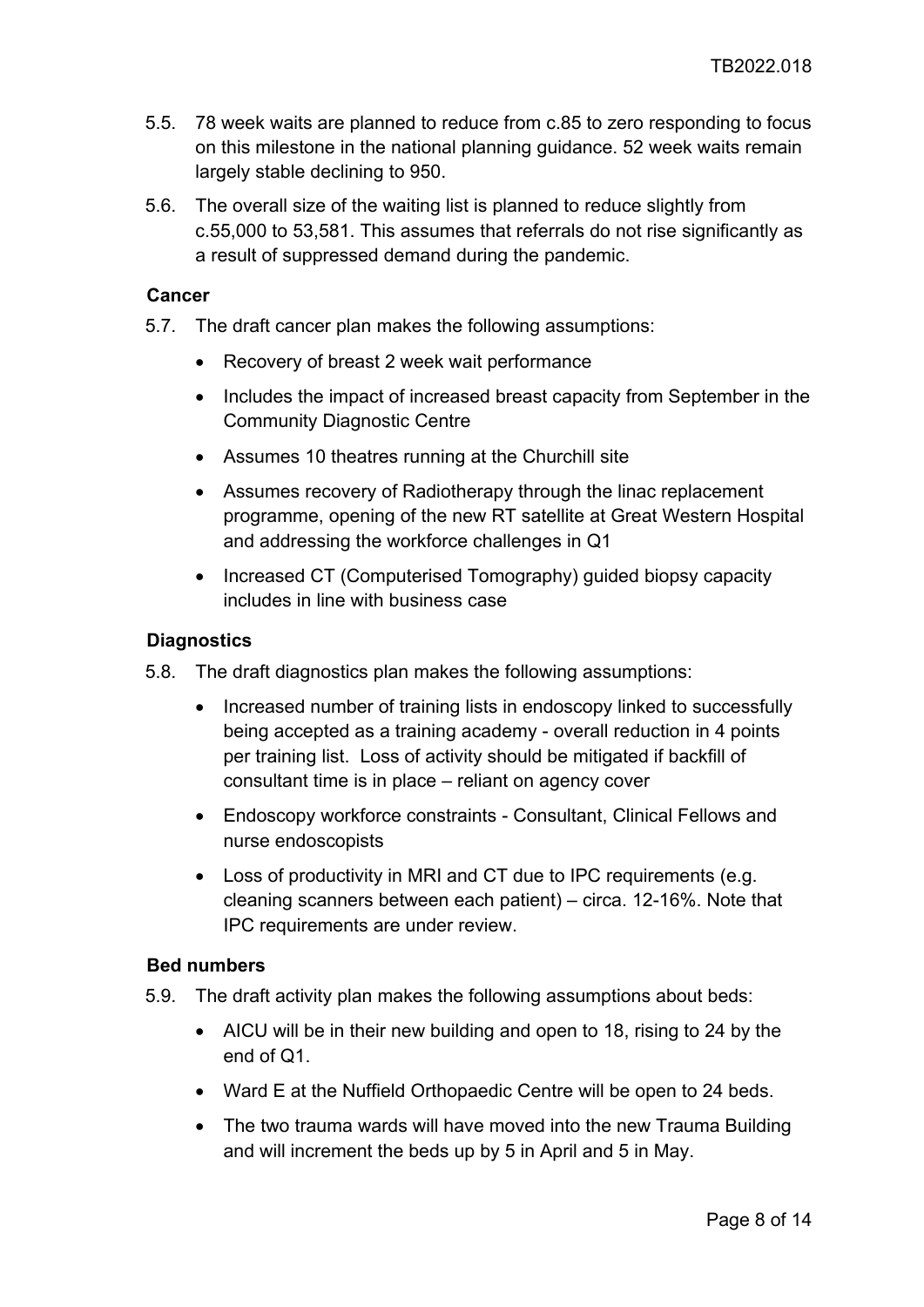- Ring fenced elective beds remain the same as previous submission.
- Occupancy has been based on the % offered for October 2021.
- Length of Stay over 21 days has been based on the average for the last 6 months.

#### <span id="page-8-0"></span>**UEC**

5.10. The draft urgent care activity plan makes the following assumptions:

- There is a pilot Urgent Care Centre to reduce activity in the Horton General Hosptial emergency department.
- The enhanced Urgent Care Response service and Rapid Intervention of Palliative and End of Life Care (RIPEL) service are launched in partnership with Oxford Health to reduce admissions (no benefit in activity modelling yet). Also learning from rapid improvement events e.g. "Call before convey".
- There is no increase in OUH admitted capacity other than reopening trauma beds (in bed modelling).
- System working manages the risk to post-acute discharge associated with the end of the Home Assessment and Reablement Team (HART) contract and new suppliers operating from 1 April.
- There is a temporary locally funded extension to Hospital Discharge Programme while joint system work develops a sustainable long-term solution.

# **The Board is asked to comment on the draft activity plan and in particular on the level of ambition within the plan.**

#### <span id="page-8-1"></span>**6. Workforce**

6.1. The draft workforce plan results in an increase in WTEs from 13,632 to 13,816 largely due to the implementation of agreed business cases.

#### <span id="page-8-2"></span>**Assumptions**

- 6.2. There is an expectation that there will be an increase in activity circa. 4%. The plan does not currently consider any allowance for additional funding to reduce waiting lists. If confirmed, there would be an assumption that the WTE may increase to support this.
- 6.3. There is an anticipated 1.5 % increase in staff due to approved business cases
- 6.4. There is an assumption that turnover will increase over the year, however we expect international recruitment to fulfil this pipeline.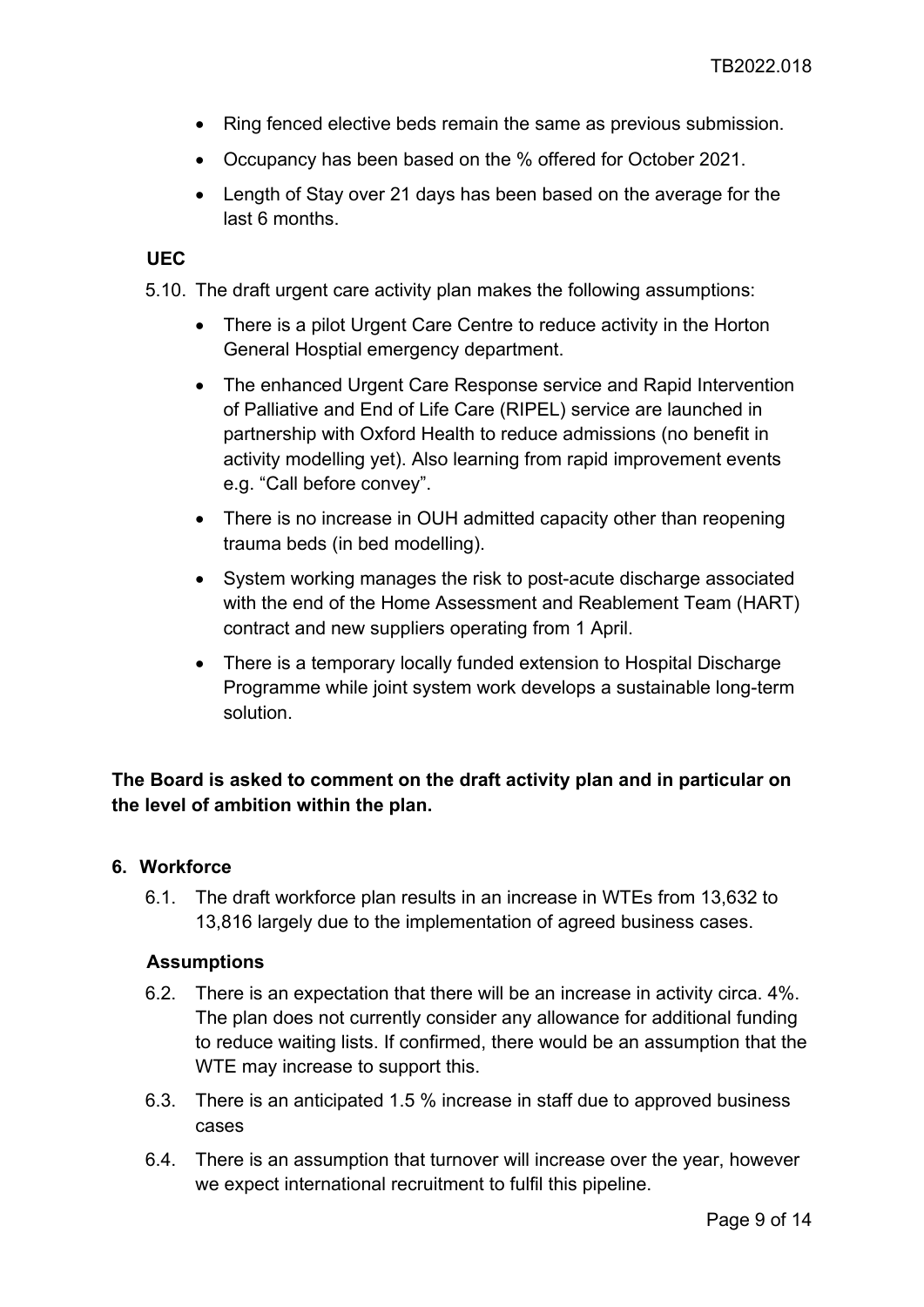- 6.5. The sickness KPI (Key Performance Indicator) predicted at 3.8% (ICS template rounds to 4%). The Trust is currently at 4.0% and are therefore assuming a reduction of 0.02% of sickness over the next 12 months due to a decrease in COVID absence.
- 6.6. Bank / agency assumed to remain at the current rate in the next 12 months.

#### <span id="page-9-0"></span>**Planned actions**

- 6.7. The draft workforce plan currently also assumed the following significant workforce planning actions:
	- The current and future business cases are being finalised, and the draft plan will be updated before final submission as and when further information is received.
	- There is already a strong overseas pipeline that we expect to join through the year. However, the Trust needs to complement this with other strategies, including a strong focus on retention.
	- Continue workforce planning and the alignment to activity and finance to ensure the workforce is in the right place to assist the best provision and access to care, specifically in relation to health inequalities.
	- Monitoring sickness absence to provide appropriate support to enable people to return to work. Ensure that the retention work continues (specifically in relation to Health and Wellbeing) to assist with stability during Covid recovery through initiatives such as TRIM and RP3
	- Attempt to review and reduce the bank and agency through recruitment and clarity on budgets.

# <span id="page-9-1"></span>**Risks, issues and mitigation**

- 6.8. The draft workforce plan currently identifies the following risks, issues and mitigation:
	- Sickness rates may remain high as COVID-19 is still within the community. This may affect both staff absence rates, and stress and anxiety. Support mechanisms are being reviewed to ensure adequate signposting for all staff to wellbeing offers locally and nationally.
	- The impact of Vaccination as a Condition of Deployment, current the subject of a consultation, may result in higher turnover of staff meaning skills and knowledge is lost. Interventions such as contacting any leavers, and looking at listening events for people to discuss any remaining concerns is currently being actioned.
	- Bank usage has increased during COVID-19 and there is a risk that areas may have become reliant on some of the extra WTE supplied.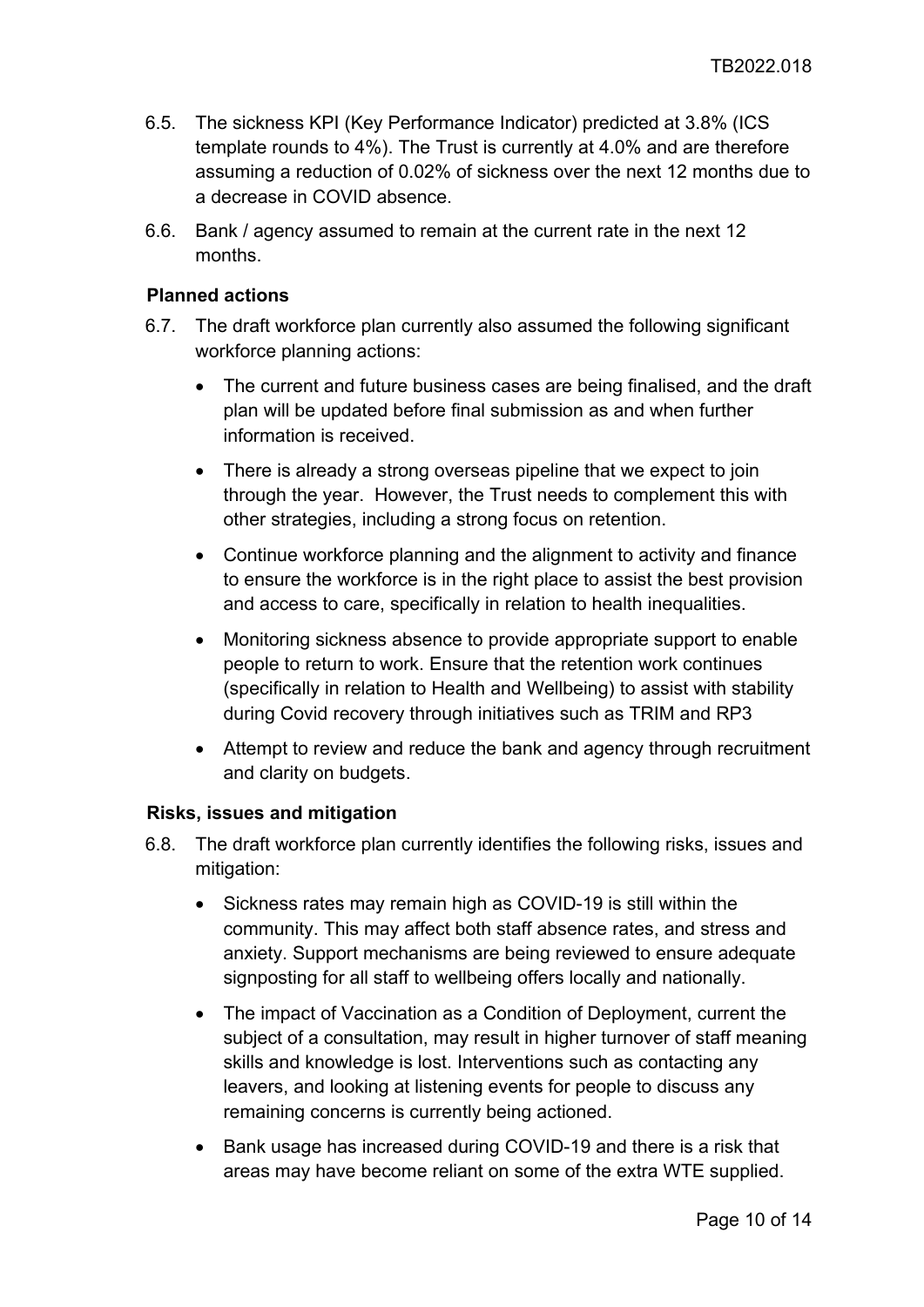An in-depth view of establishment vs budget is taking place to look at where bank and agency use is high, and how this can be reduced longer term.

• Ensuring Divisional and particularly clinical leaders' capacity to support workforce planning activities to support the strategy to ensure that the right people are in the right place at the right time. Ensure this is supported by activity and finance alignment.

# **The Board is asked to comment on the draft workforce plan.**

## <span id="page-10-1"></span><span id="page-10-0"></span>**7. Finance**

## **Underlying position 2021/22**

7.1. The Trust ended 2019/20 with an underlying deficit of £45m. We estimate, after removing one-off items, the equivalent figure at the end of 2021/22 is £47m. NHSE data suggest that cost and WTE growth at OUH has been below the national average during the pandemic which will have contributed to the stability of the underlying deficit.

#### <span id="page-10-3"></span>**Inflation**

- 7.2. Income inflation has been assumed at NHSE assumptions as has 2.8% pay inflation which is fully funded.
- 7.3. At present the draft financial plan is based on non-pay inflation being in line with NHS England budgeting assumption of 2.7% rather RPI which is double this rate and rising.

The rationale is that many Trust contracts are at a fixed price for 2022/23 (e.g energy) and nil inflation on these contracts will offset higher rises on others. Work is underway to test this and the potential for procurement savings to offset higher inflation

#### <span id="page-10-2"></span>**COVID-19 funding for 2022/23**

- 7.4. NHSE has cut the ICS' COVID-19 budget from £140m to £60m of which OUH will bear a pro rata share. As the Trust has underspent its COVID-19 budget this will reduce overall financial performance unless COVID-19 costs are also reduced. Work is underway to quantify the potential to reduce COVID-19 spending.
- 7.5. Costs of staff and patient testing and vaccination are likely to be reimbursed on top of this budget.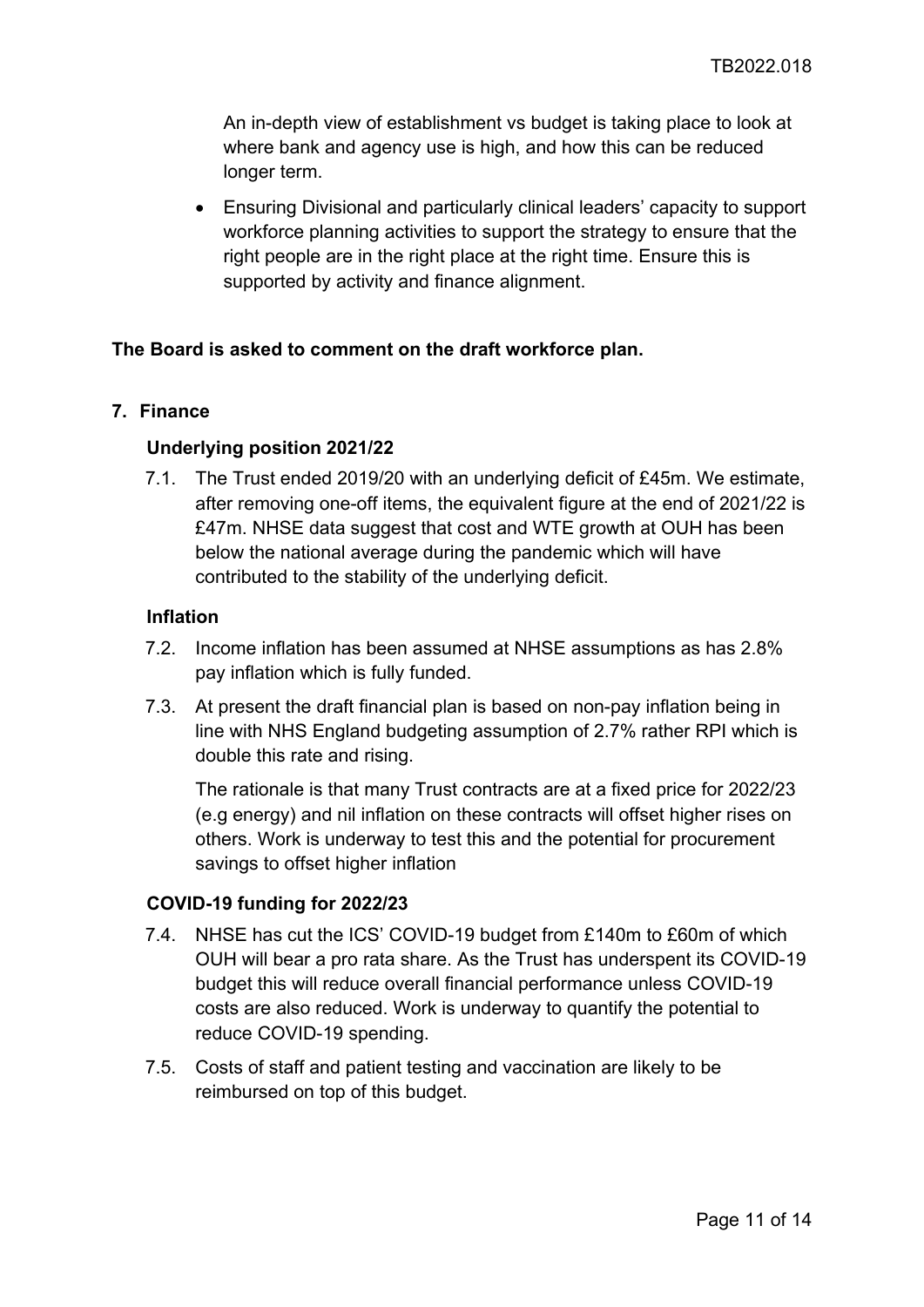# <span id="page-11-1"></span>**ERF**

- 7.6. The Elective Recovery Fund (ERF) mechanism for 2022/23 remains under discussion and is likely to include access to ERF upfront if the activity plan is set at 104% of 2019/20 activity levels plus further funding if activity above 104% is delivered.
- 7.7. The draft plan assumes a level of ERF as offered by the ICS and Specialist Commissioners.

## <span id="page-11-0"></span>**Contract income adjustments**

- 7.8. The ICS has made a "flat cash" proposal to its providers which incorporates all the variable elements of the ICS funding into a single cash offer. The proposal passes all possible ICS funding through to providers and is contingent on a system risk share being agreed.
- 7.9. NHSE has made a more traditional, and complex, contractual proposal.
- 7.10. The draft income plan is consistent with our assessment of both of these proposals.

## **Unwinding of 2020/21 accruals**

7.11. The opening cost base now includes excess costs reflecting liabilities incurred in 2020/21 (e.g. carry over of significant annual leave) which are offset in 2022/23 by the unwinding of the relevant accruals.

#### <span id="page-11-2"></span>**Draft plan before business cases, cost pressures and efficiency**

- 7.12. The draft plan is broadly breakeven after these assumptions with the underlying deficit covered by non-recurrent funding.
- 7.13. However, there is no funding for investment other than in elective recovery and all increases in costs (even if agreed in prior business cases) can only be funded by efficiency or further income generation.
- 7.14. The level of risk associated with these remaining items is still being evaluated. This will be challenging and may require a delay to some agreed or proposed business cases and investment plans until funding is identified.

**The Board is asked to comment on the draft finance plan and in particular the potential need to slow down investment (other than in elective recovery) until funding is identified.**

#### <span id="page-11-3"></span>**8. Capital Budget for 2022/23**

8.1. The Trust's likely capital budget for 2022/23 is £51.4m and is built up from the following elements: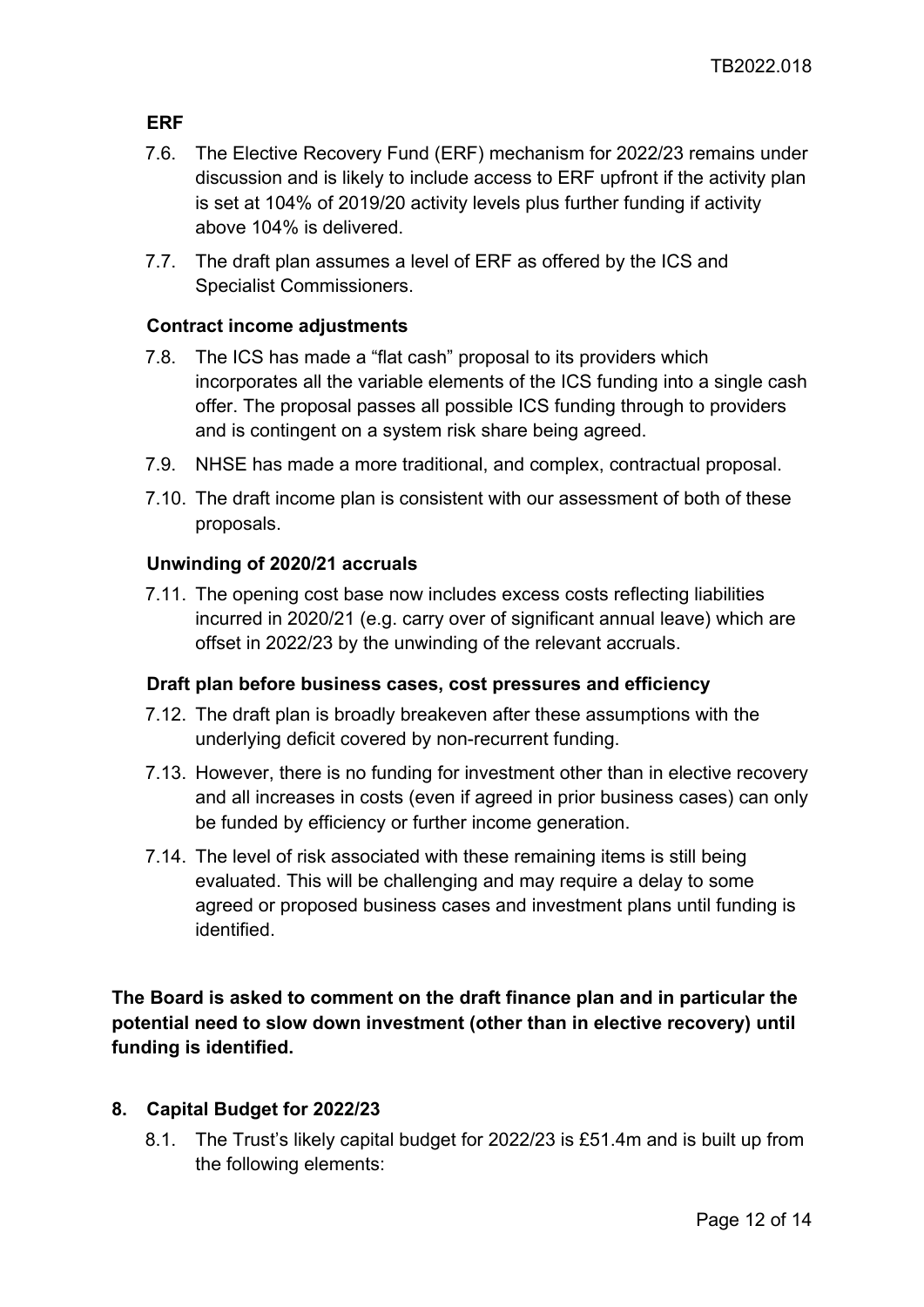- ICS core allocation: set by NHSE for Buckinghamshire, Oxfordshire, and Berkshire West (BOB) and the shared by BOB amongst its members. Numbers in this paper are OUH's share if the national methodology is cascaded, but this has not been confirmed;
- Other ICS allocations: these are allocations set by NHSE for BOB for CDCs, endoscopy and digital. The allocations to OUH are our estimates and have not yet been agreed;
- National bids: these are allocations held nationally or regionally for the New Hospitals Programme, the Elective Recovery Programme and other central programmes. This paper assumes OUH is not successful in its bid for the Horton or JR theatres, but is successful in its bid to host a TRE in 2022/23 and in other smaller bids each year;
- Disposal proceeds at net book value: these create additional OUH capital budget. This paper assumes a land sale at the Churchill to the University in 2022/23 of the strip of land between the parcels sold in 2018/19;
- Charitable donations; these are modelled at current levels plus an enhancement for specific donations from condition specific charities (e.g. transplant). No assumption is made about an increase in Oxford Hospitals Charity donations; and
- PFI life-cycle investment; this is estimated based non the PFI models and provides for significant investment to keep the three PFI hospitals up-to-date. This is made up of two elements, the residual interest which counts towards the CDEL (Capital Departmental Expenditure Limit) envelope, but outside of the ICS allocation, and the life-cycling which is based on when specific new equipment is installed based on the PFI agreement. The latter is treated outside of CDEL in the same way as donated assets.
- 8.2. From 2022/23 we have the impact of the introduction of IFRS 16 leases, which will transfer the majority of operating leases to Right of Use assets, which will impact CDEL for any amendments or new leases. We are still waiting information from NHSEI as to how this will be managed via CDEL. There is a likelihood that the total CDEL envelope will be increased to accommodate the change, but this will be accompanied by further pressure on the budget from new leases.
- 8.3. All of these sources of funds contribute to the total capital investment each year in renewing Trust's fixed assets and in investing in new fixed assets.
- 8.4. In principle, the Trust must budget for each of these elements separately and underspends on one element cannot be offset against overspends on another element. In practice it is currently possible in most cases to offset